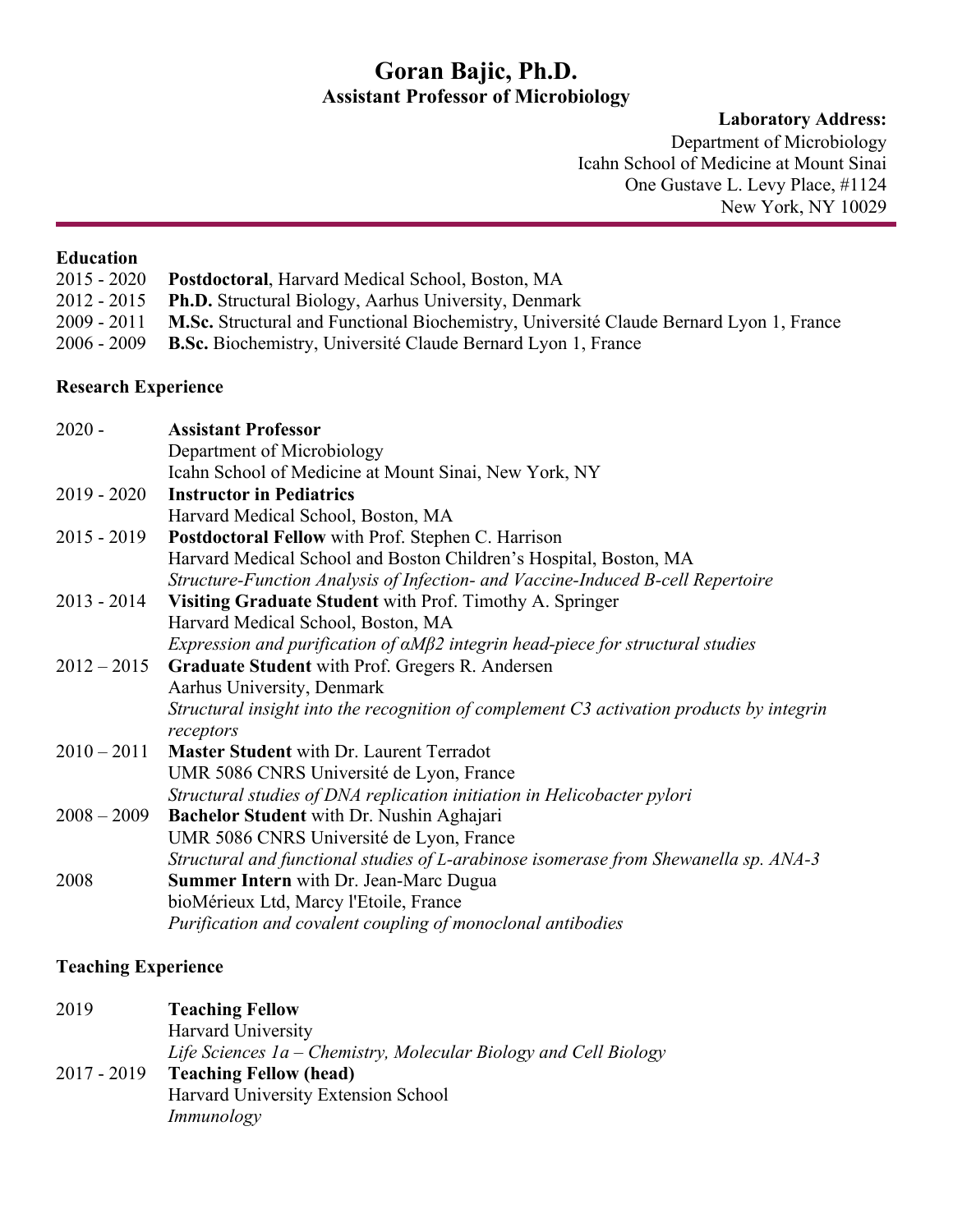## 2017 - 2019 **Mentor in HHMI EXROP**

|           | Howard Hughes Medical Institute Exceptional Research Opportunities Program                      |
|-----------|-------------------------------------------------------------------------------------------------|
| Fall 2017 | <b>Invited Lecturer</b>                                                                         |
|           | Harvard Medical School; Master of Medical Sciences in Immunology program                        |
|           | Introduction to Protein Structure, Structural Biology of the Immune System,                     |
|           | Structural Virology                                                                             |
| Fall 2016 | <b>Invited Lecturer</b>                                                                         |
|           | Harvard Medical School; Master of Medical Sciences in Immunology program                        |
|           | Structural Biology of the Immune System $-A$ tomic view of the molecules involved and molecular |
|           | <i>visualization tools</i>                                                                      |
|           | $2012 - 2015$ Teaching Assistant                                                                |
|           | Aarhus University                                                                               |
|           | Advanced Biochemistry, Physical Biochemistry and Advanced Molecular Biology                     |

#### **Awards and Honors**

| 2020 | <b>Guest editor</b> of a special issue for <i>Frontiers in Immunology</i>                                                                               |
|------|---------------------------------------------------------------------------------------------------------------------------------------------------------|
| 2019 | <b>Finalist</b> for the Michelson Prizes in Immunology - Human Vaccine Project                                                                          |
| 2019 | <b>Travel award</b> from the American Society for Biochemistry and Molecular Biology to attend the<br>annual meeting and present research (Orlando, FL) |
| 2017 | <b>Scholarship from The National Institute of General Medical Sciences to attend The Cold Spring</b>                                                    |
|      | Harbor course on Antibody Engineering, Phage Display & Immune Repertoire Analysis                                                                       |
| 2017 | <b>Finalist</b> for the Life Sciences Research Foundation Post-Doctoral Fellowship                                                                      |
| 2015 | <b>Best poster award</b> at the 15th European Meeting on Complement in Human Disease                                                                    |
| 2014 | <b>EMBO fellowship</b> to work on leukocyte integrins with Tim Springer at Harvard Medical School                                                       |
| 2013 | Article of the month award from the French Society for Biochemistry and Molecular Biology                                                               |
|      | for Proc Natl Acad Sci U S A 2013 110 (41); 16426-31                                                                                                    |
| 2013 | <b>Travel award</b> from the Scandinavian Society of Immunology to present at the International                                                         |
|      | Congress of Immunology (Milano, Italy; 2013)                                                                                                            |
| 2012 | Travel award from the Erice International School of Crystallography                                                                                     |

#### **Ad hoc reviewer:**

ACS Infectious Diseases Cell Cell Reports eLife Frontiers in Immunology Immunity Nature Nature Medicine Proceedings of the National Academy of Sciences of the United States of America PLoS Pathogens Science Virology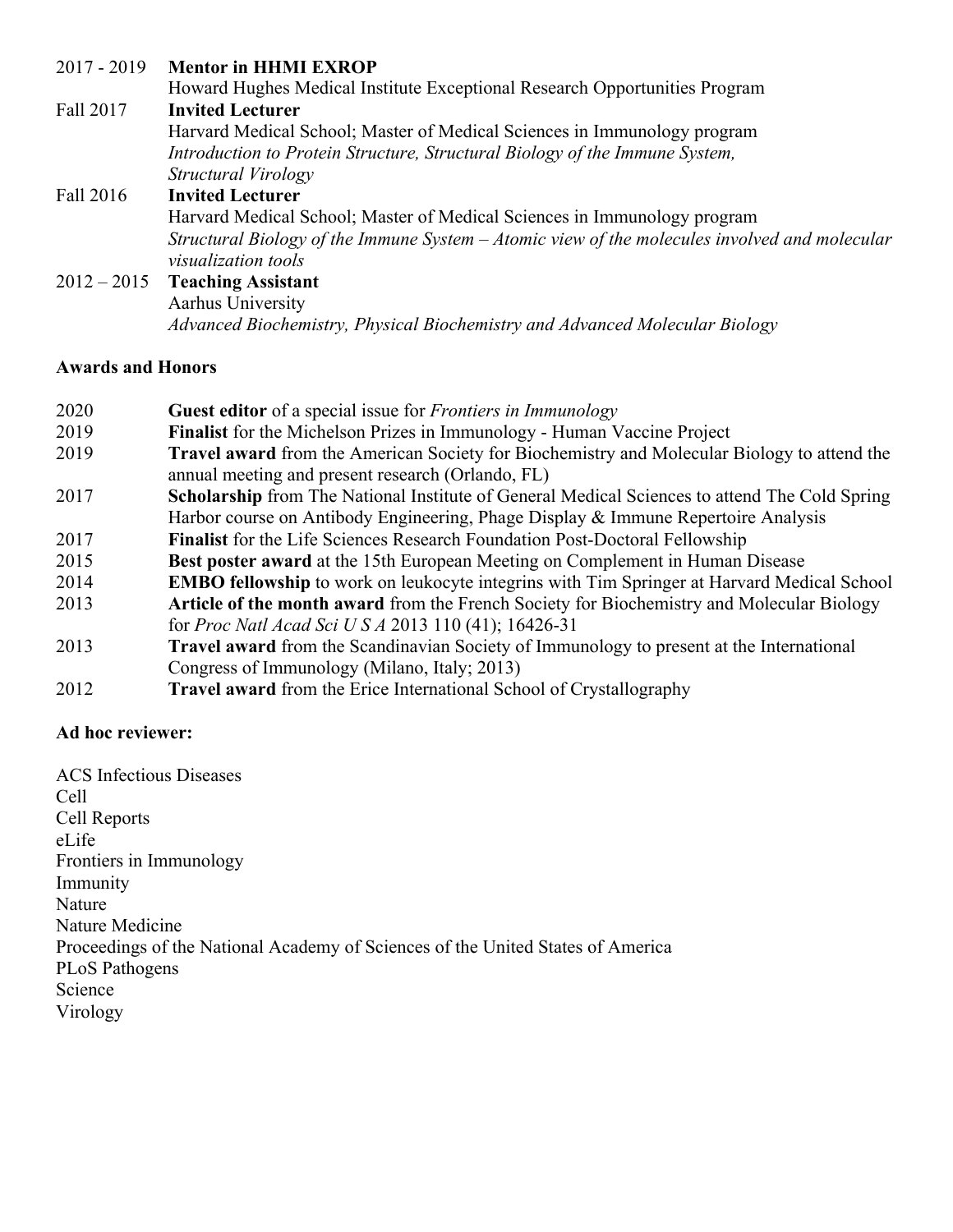#### **Publications**

- 1. Altomare CG, Adelsberg DC, Carreno JM, Sapse IA, Amanat F, Ellebedy AH, Simon V, Krammer F, **Bajic G**. Structure of a germline-like human antibody defines a neutralizing epitope on the SARS-CoV-2 spike NTD. *bioRxiv* 2021.07.08.451649; doi: https://doi.org/10.1101/2021.07.08.451649
- 2. Schmitz AJ, Turner JS, Liu Z, Zhou JQ, Aziati ID, Chen RE, Joshi A, Bricker TL, Darling TL, Adelsberg DC, Altomare CG, Alsoussi WB, Case JB, VanBlargan LA, Lei T, Thapa M, Amanat F, Jeevan T, Fabrizio T, O'Halloran JA, Shi PY, Presti RM, Webby RJ, Krammer F, Whelan SPJ, **Bajic G**, Diamond MS, Boon ACM, Ellebedy AH. A vaccine-induced public antibody protects against SARS-CoV-2 and emerging variants. *Immunity*. 2021 Aug 17:S1074-7613(21)00345-9. doi: 10.1016/j.immuni.2021.08.013. PMID: 34464596.
- 3. Kaugars K, Dardick J, de Oliveira AP, Weiss KA, Lukose R, Kim J, Leung L, Rajagopalan S, Wolin S, Akabas L, Knipe DM, **Bajic G**, Jacobs WR Jr. A recombinant herpes virus expressing influenza hemagglutinin confers protection and induces antibody-dependent cellular cytotoxicity. *Proc Natl Acad Sci U S A*. 2021 Aug 24;118(34):e2110714118. doi: 10.1073/pnas.2110714118. PMID: 34417304.
- 4. Amanat, F., Thapa, M., Lei, T., Sayed Ahmed, S.M., Adelsberg, D.C., Carreno, J.M., Strohmeier, S., Schmitz, A.J., Zafar, S., Zhou, J.Q, Rijnink, W., Alshammary, H., Borcherding, N., Reiche, A.G., Srivastava, K., Sordillo, E.M., van Bakel, H., The Personalized Virology Initiative, Turner, J.S., **Bajic, G.,\*** Simon, V.\*, Ellebedy, A.H.\*, Krammer, F.\*, SARS-CoV-2 mRNA vaccination induces functionally diverse antibodies to NTD, RBD and S2. 2021 *Cell*. Jul 22;184(15):3936-3948.e10. doi: 10.1016/j.cell.2021.06.005. Epub 2021 Jun 8. PMID: 34192529 \* corresponding
- 5. Jensen RK, **Bajic G**, Sen M, Springer TA, Vorup-Jensen T, Andersen GR. Complement Receptor 3 Forms a Compact High-Affinity Complex with iC3b. 2021 *J Immunol*. Epub 2021/06/13. doi: 10.4049/jimmunol.2001208.
- 6. Tong P, Gautam A, Windsor I, Travers M, Chen Y, Garcia N, Whiteman NB, McKay LGA, Lelis FJN, Habibi S, Cai Y, Rennick LJ, Duprex WP, McCarthy KR, Lavine CL, Zuo T, Lin J, Zuiani A, Feldman J, MacDonald EA, Hauser BM, Griffths A, Seaman MS, Schmidt AG, Chen B, Neuberg D, **Bajic G**, Harrison SC, Wesemann DR. Memory B cell repertoire for recognition of evolving SARS-CoV-2 spike. 2021 *Cell*. Jul 23:S0092-8674(21)00884-9. doi: 10.1016/j.cell.2021.07.025 PMID: 34332650.
- 7. **Bajic G.**\*, Harrison SC. Antibodies That Engage the Hemagglutinin Receptor-Binding Site of Influenza B Viruses. 2021 *ACS Infect Dis*. 7(1):1-5. \* corresponding
- 8. **Bajic G.**, Maron M.J., Caradonna T.M., Tian M., Mermelstein A., Fera D., Kelsoe G., Kuraoka M. and Schmidt A.G. Structure-Guided Molecular Grafting of a Complex Broadly Neutralizing Viral Epitope. 2020 *ACS Infect Dis*. 6(5):1182-1191
- 9. van der Poel C.E., **Bajic G**., Macaulay C.W., Ellson C.D., Bouma G., Victora G.D., Degn S.E. and Carroll M.C. Follicular Dendritic Cells Modulate Germinal Center B Cell Diversity through FcγRIIB. 2019 *Cell Reports* 29, 2745-2755
- 10. **Bajic, G**., Maron, M. J., Adachi, Y., Onodera, T., McCarthy, K. R., McGee, C. E., Sempowski, G. D., Takahashi, Y., Kelsoe, G., Kuraoka, M. and Schmidt, A. G. Influenza Antigen Engineering Focuses Immune Responses to a Subdominant but Broadly Protective Viral Epitope. 2019 *Cell Host Microbe* 25, 827-835
- 11. Watanabe, A., McCarthy, K. R., Kuraoka, M., Schmidt, A. G., Adachi, Y., Onodera, T., Tonouchi, K., Caradonna, T. M., **Bajic, G**., Song, S., McGee, C. E., Sempowski, G. D., Feng, F., Urick, P., Kepler, T. B., Takahashi, Y., Harrison, S. C., and Kelsoe, G. Antibodies to a Conserved Influenza Head Interface Epitope Protect by an IgG Subtype-Dependent Mechanism. 2019 *Cell* 177, 1124-1135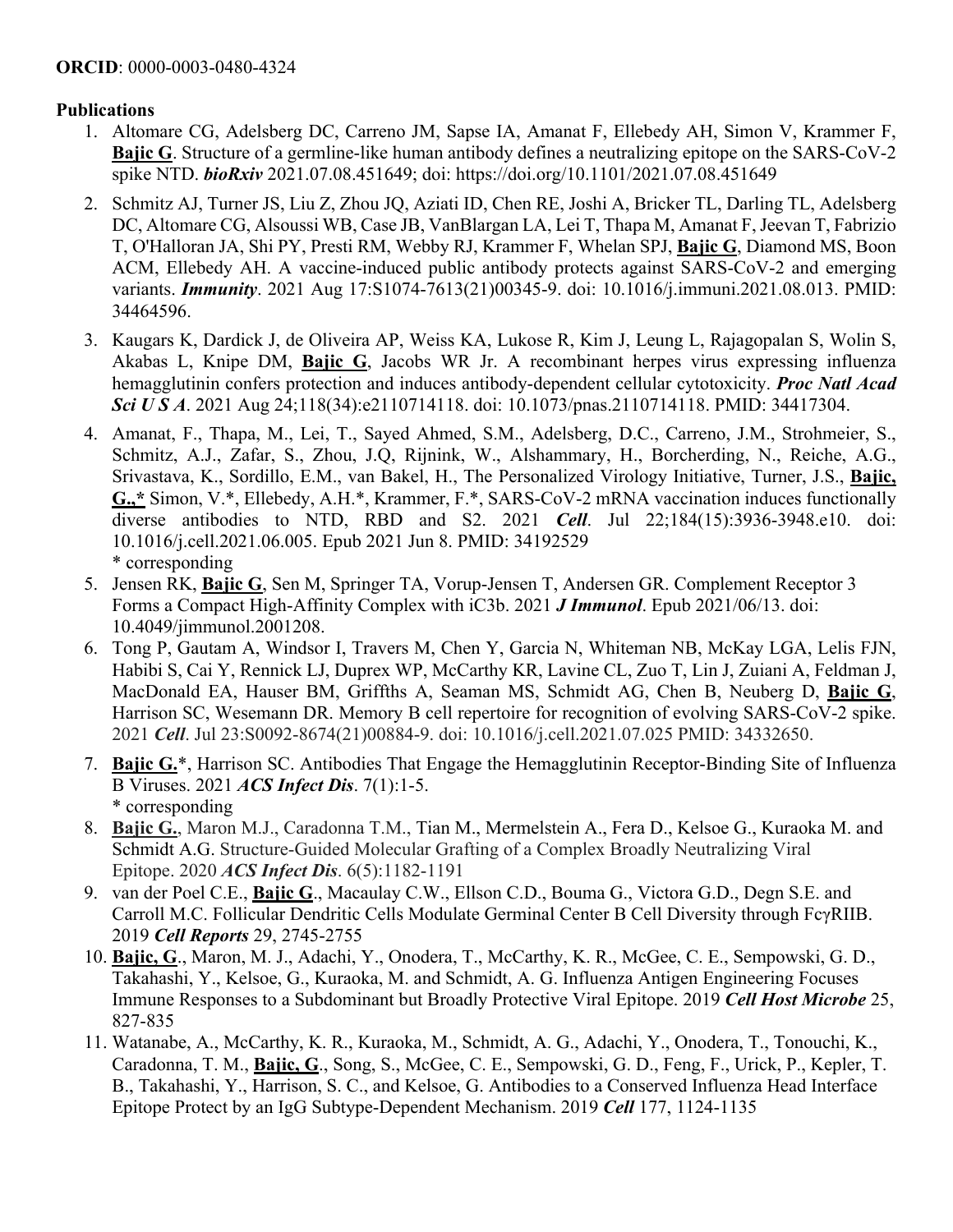- 12. **Bajic, G**., van der Poel C.E., Kuraoka M., Schmidt A.G., Carroll M.C., Kelsoe G. and Harrison S.C. Autoreactivity profiles of influenza hemagglutinin broadly neutralizing antibodies. 2019 *Sci Rep***.** 9(1):3492. doi: 10.1038/s41598-019-40175-8
- 13. Raymond D.D.\*, **Bajic G.\*,** Ferdman J., Suphaphiphat P., Settembre E.C., Moody M.A., Schmidt A.G., Harrison S.C. Conserved epitope on influenza-virus hemagglutinin head defined by a vaccine-induced antibody**.** 2018 *Proc Natl Acad Sci U S A*. 115(1):168-173 doi: 10.1073/pnas.1715471115. \* co-first author
- 14. Degn S.E., van der Poel C.E., Firl D.J., Ayoglu B., Al Qureshah F.A., **Bajic G.**, Mesin L., Reynaud C.A., Weill J.C., Utz P.J., Victora G.D., Carroll M.C. Clonal evolution of autoreactive germinal centers. 2017 *Cell*. 170(5):913-926
- 15. Raymond D., Stewart S., Lee J., Ferdman J., **Bajic G**., et al. and Harrison S.C. Influenza immunization elicits hemagglutinin receptor-site antibodies specific for an egg-adapted vaccine strain. 2016 *Nature Medicine* 22(12):1465-1469
- 16. Jensen R.M.\*, **Bajic G.\***, Zhang X.\*, Laustsen A.K., Koldso H., Kirkeby Skeby K., Schiott B., Andersen G.R., and Vorup-Jensen T. Structural basis for simvastatin competitive antagonism of complement receptor 3. 2016 *J. Biol. Chem* 291(33):16963-76 \* co-first author
- 17. Zhang X., **Bajic G**., Andersen G.R., Christiansen S.H. and Vorup-Jensen T. The cationic peptide LL-37 binds Mac-1 (CD11b/CD18) with a low dissociation rate and promotes phagocytosis. 2016 *Biochim. Biophys. Acta* 1864**:** 471–8
- 18. **Bajic G**., Degn S.E., Thiel S. and Andersen G.R. Complement activation, regulation and molecular basis for complement-related diseases. 2015 *EMBO J*. 34**:** 2735–57
- 19. Yatime L., **Bajic G**., Schatz-Jakobsen J.A. and Andersen G.R. Complement regulators and inhibitors in health and disease: A structural perspective. 2016 *Nanomedicine*, CRS Advances in Delivery Science and Technology Book Series.
- 20. **Bajic G**., Yatime L., Sim R.B., Vorup-Jensen T. and Andersen G.R. Structural insight on the recognition of surface-bound opsonins by the integrin I domain of complement receptor 3. *Proc Natl Acad Sci U S A* 2013 110(41) ; 16426-31
- 21. **Bajic G**., Yatime L., Klos A. and Andersen G.R. Human C3a and C3a desArg anaphylatoxins have conserved structures, in contrast to C5a and C5a desArg. *Protein Science*, 2013 22(2): 204-212.
- 22. Stelter M., Gutsche I., Kapp U., Bazin A., **Bajic G**., Goret G., Jamin M., Timmins J. and Terradot L. Architecture of a dodecameric bacterial replicative helicase. *Structure*. 2012 20(3) : 554-64
- 23. Rhimi M., **Bajic G**., IlhammamiR., Boudebouze S., Maguin E., Haser R., and Aghajari N. The relevant L-arabinose isomerase from *Shewanella* sp. ANA-3 is highly active at low temperatures. *Microbial Cell Factories* 2011 ; 10:96
- 24. Rhimi M., Ilhammami R., **Bajic G**., Boudebouze S., Maguin E., Haser R., and Aghajari N. The acid tolerant L-arabinose isomerase from the food grade *Lactobacillus sakei* 23K is an attractive Dtagatose producer. *Bioresource Technology* 2010 101(23) ; 9171-7

## **Presentations**

| 2021 | Comment fonctionnent les vaccins à ARN contre le COVID-19? (invited talk)              |
|------|----------------------------------------------------------------------------------------|
|      | La Condamine, liceo franco-ecuatoriano, Quito, Ecuador                                 |
| 2021 | Structure-guided protein engineering for next-generation vaccines (invited talk)       |
|      | Dartmouth College, Hannover, NH                                                        |
| 2020 | Structural epitope mapping of antibody responses to viral glycoproteins (invited talk) |
|      | Global Health & Emerging Pathogens Institute, New York, NY                             |
| 2020 | Structural epitope mapping of antibody responses to viral glycoproteins (invited talk) |
|      | Columbia University, New York, NY                                                      |
| 2020 | Structure-guided influenza virus antigen engineering focuses immune responses          |